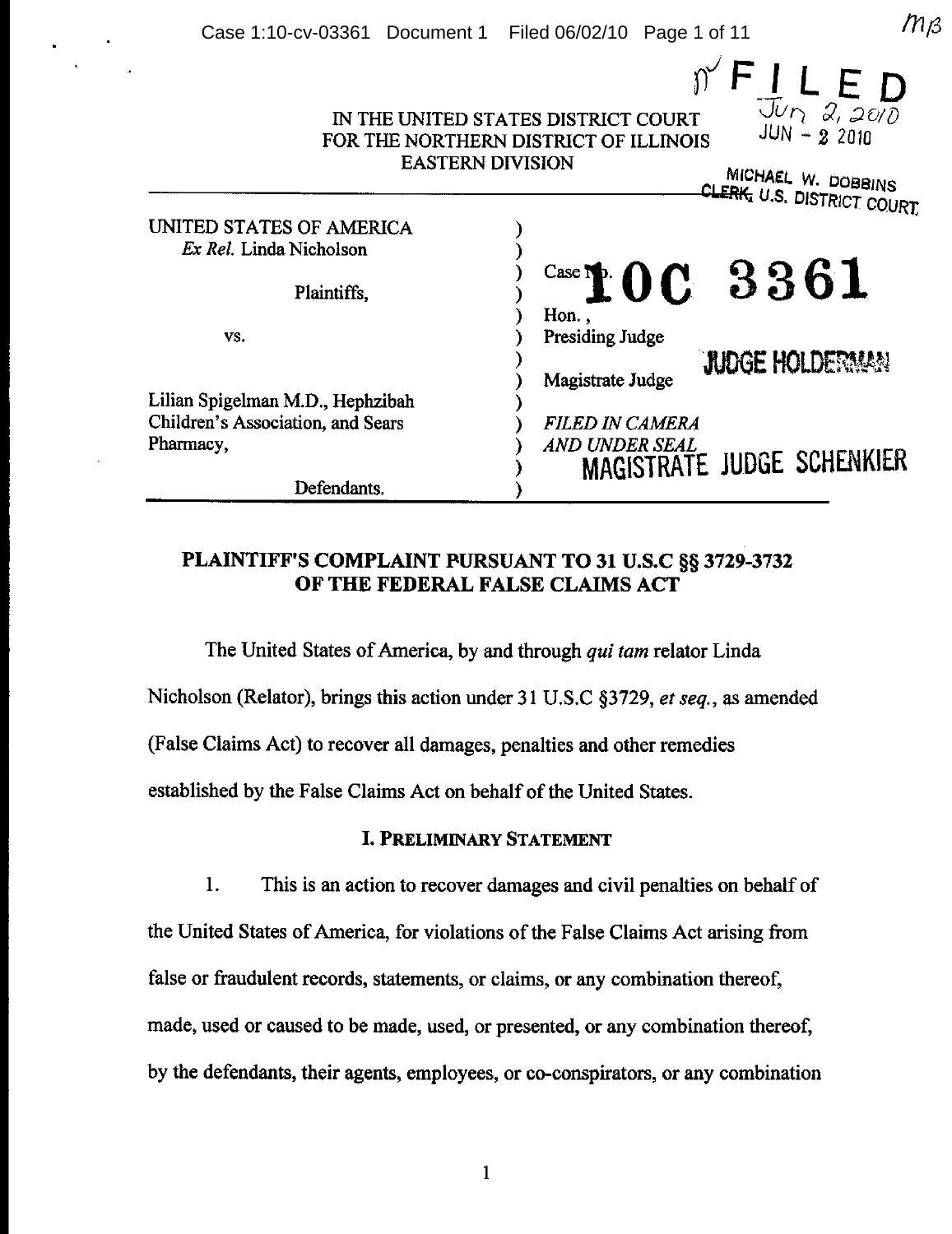thereof, with respect to false claims for outpatient psychotropic medications prescribed to children and youth for which claims were presented to the federal Medicaid Program.

2. The False Claims Act was enacted during the Civil War. Congress enacted major amendments to the False Claims Act in 1986 to enhance the Government's ability to recover losses sustained as a result of fraud against the United States after fmding that fraud in federal programs was pervasive and that the False Claims Act, which Congress characterized as the primary tool for combating government fraud, was in need of modernization. Congress intended that the amendments create incentives for individuals with knowledge of fraud against the government to disclose the information without fear of reprisals or Government inaction, and to encourage the private bar to commit legal resources to prosecuting fraud on the Government's behalf.

3. The False Claims Act provides that any person who knowingly submits, or causes the submission of, a false or fraudulent claim to the U.S. Government for payment or approval is liable for a civil penalty of up to \$11,000 for each such claim, plus three times the amount of the damages sustained by the Government.

4. The Act allows any person having information about a false or fraudulent claim against the Government to bring an action for the Government, and to share in any recovery. The Act requires that the complaint be filed under seal for a minimum of 60 days (without service on the defendant during that time)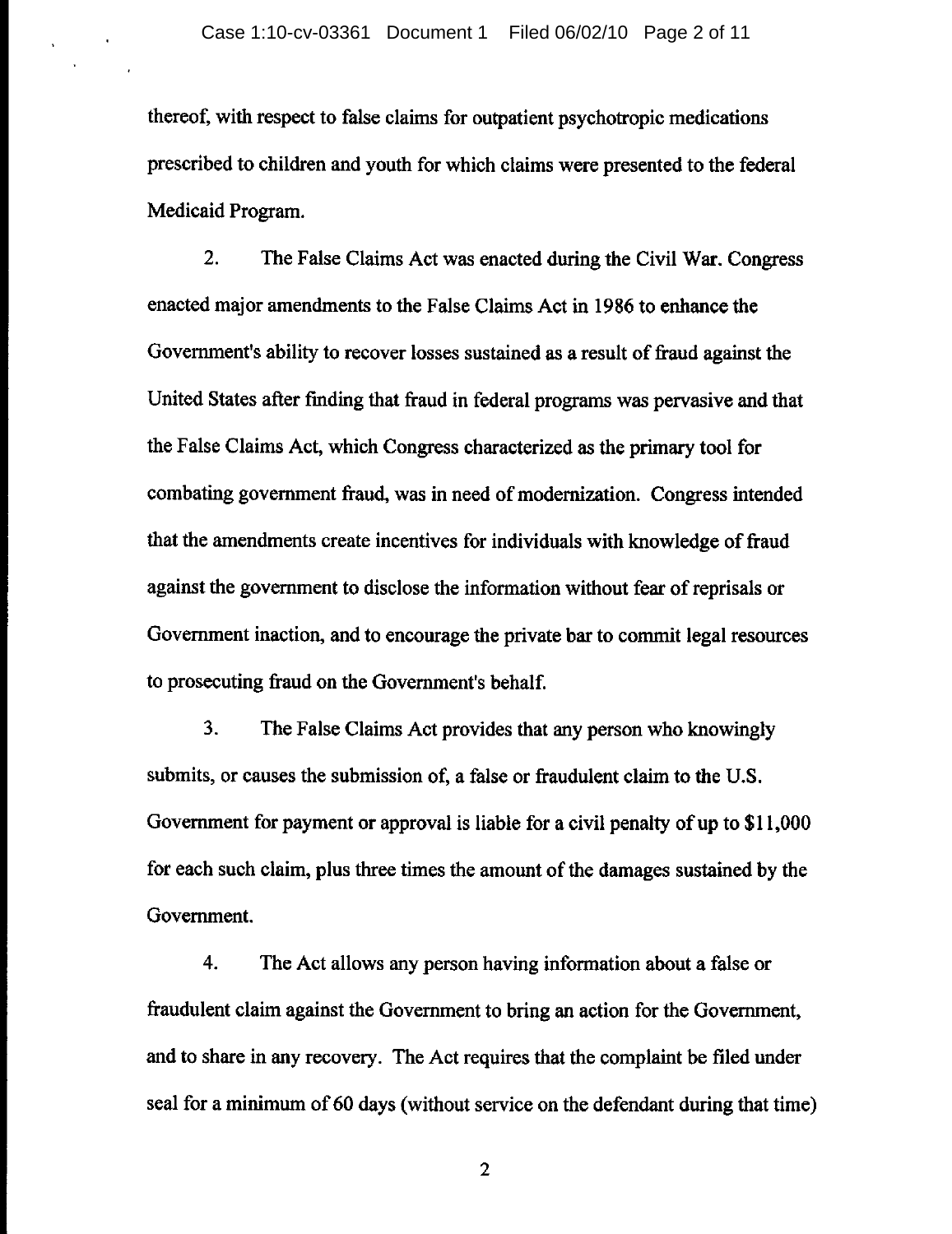to allow the Government time to conduct its own investigation and to detennine whether to join the suit.

5. Under Medicaid, (a) psychiatrists and other prescribers, (b) mental health agencies or providers, and (c) pharmacies, all have specific responsibilities to prevent false claims from being presented and are liable under the False Claims Act for their role in the submission of false claims.

6. This is an action for treble damages and penalties for each false claim and each false statement under the False Claims Act, 31 U.S.C. §3729, et seq., as amended.

#### **IT. PARTIES**

7. Relator Linda Nicholson's minor child Jaquelynn Marie (Jackie) Nicholson, born June 19,1997, was prescribed and given psychiatric medications, and claims were presented for Medicaid reimbursement which constitute false claims under the False Claims Act.

8. Defendant Lilian Spigelman M.D., resides in the Northern District of Illinois. Spigelman, (a) prescribed psychiatric medications to Relator's minor child and other children and youth when minors, and (b) continues to prescribe such medications to children and youth when minors, while knowing within the meaning of the False Claims Act that claims for these prescriptions would be and will be presented to Medicaid for reimbursement and constitute false claims under the False Claims Act.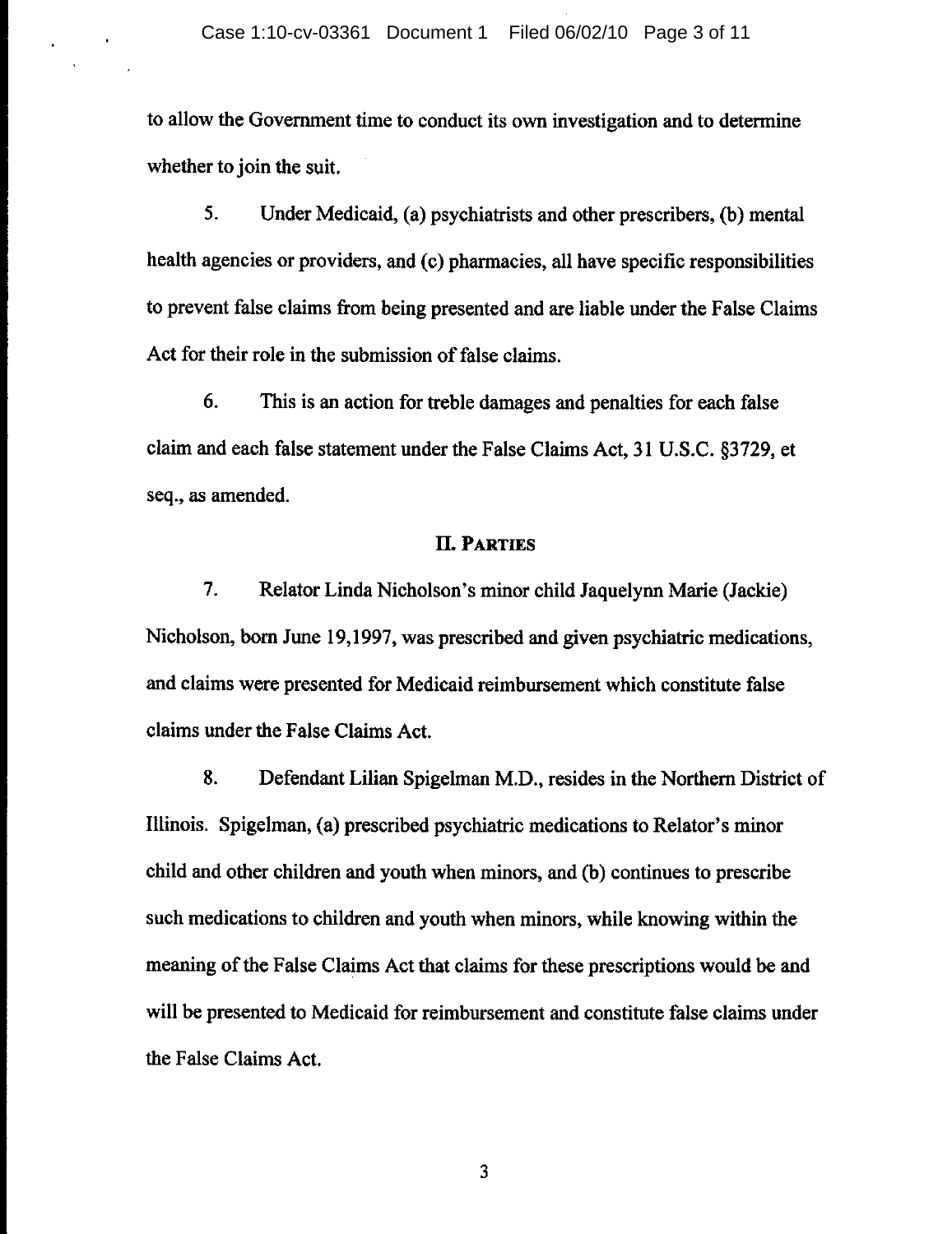9. Defendant Hephzibah Children's Association transacts business in the Northern District of Illinois, and (a) presented or caused to be presented claims to Medicaid for psychiatric medications prescribed and given to Relator's minor child and other minors, and (b) continues to present or cause to be presented claims to Medicaid for psychiatric medications prescribed and given to minors, while knowing within the meaning of the False Claims Act that such claims constitute false claims under the False Claims Act.

10. Defendant Sears Pharmacy transacts business in the Northern District of Illinois, and (a) presented claims to Medicaid for psychiatric medications prescribed and given to Relator's minor child and other minors, and (b) continues to present claims to Medicaid for psychiatric medications prescribed and given to minors, while knowing within the meaning of the False Claims Act that such claims constitute false claims under the False Claims Act.

#### **III.** JURISDICTION AND VENUE

11. This Court has jurisdiction over the subject matter of this action pursuant to 28 U.S.C. § 1331, and 31 U.S.C. §3732, the latter of which specifically confers jurisdiction on this Court for actions brought pursuant to 31 U.S.C. §§3729 and 3730.

12. There have been no public disclosures of the allegations or transactions contained herein that bar jurisdiction under 31 U.S.C. §3730(e).

13. This Court has personal jurisdiction over the defendants pursuant to 31 U.S.C. §3732(a) because that section authorizes nationwide service of process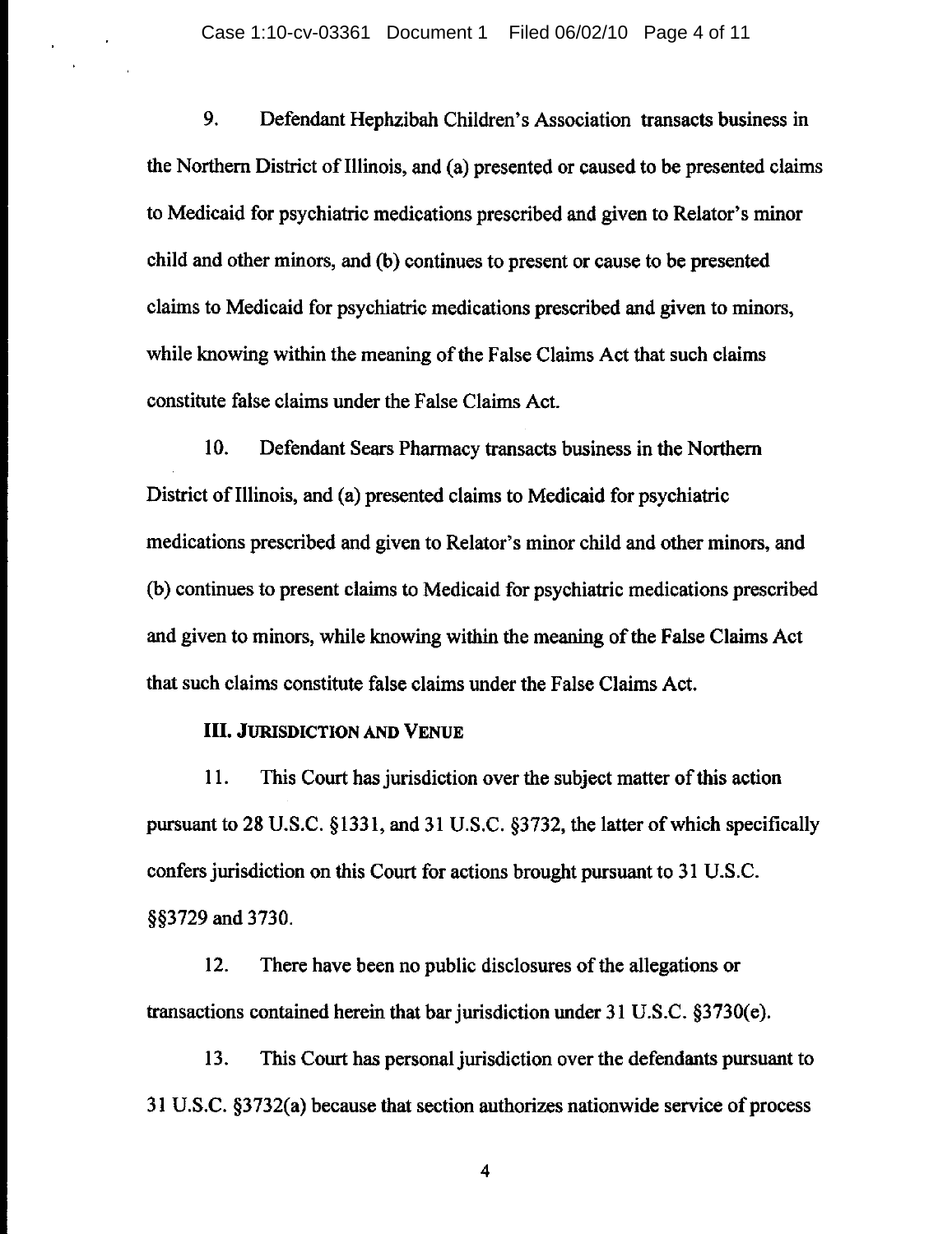and because all the defendants have at least minimum contacts with the United States, and can be found in, reside, or transact or have transacted, business in the Northern District of Illinois.

14. Venue exists in the United States District Court for the Northern District of Illinois pursuant to 31 U.S.C.  $\S$  3730(b)(1) because all of the defendants have at least minimum contacts with the United States, and all the defendants can be found in, reside, or transact or have transacted business in the Norhtern District of Illinois.

#### IV. APPLICABLE LAW

#### A. Medicaid

15. Medicaid is a public assistance program providing for payment of medical expenses for low-income patients. Funding for Medicaid is shared between the federal government and state governments.

16. Federal reimbursement for prescription drugs under the Medicaid program is, as relevant, limited to "covered outpatient drugs." 42 U.S.C. 1396b(i)(IO), 1396r-8(k)(2), (3).

17. Outpatient drug prescriptions, as relevant, are covered under Medicaid, i.e., reimbursable, only if the drug is prescribed for a medically accepted indication, defined as indications approved by the Food and Drug Administration (FDA), or supported by one or more of the following Compendia:

(i) American Hospital Formulary Service Drug Information,

(ii) United States Pharmacopeia-Drug Information (or its successor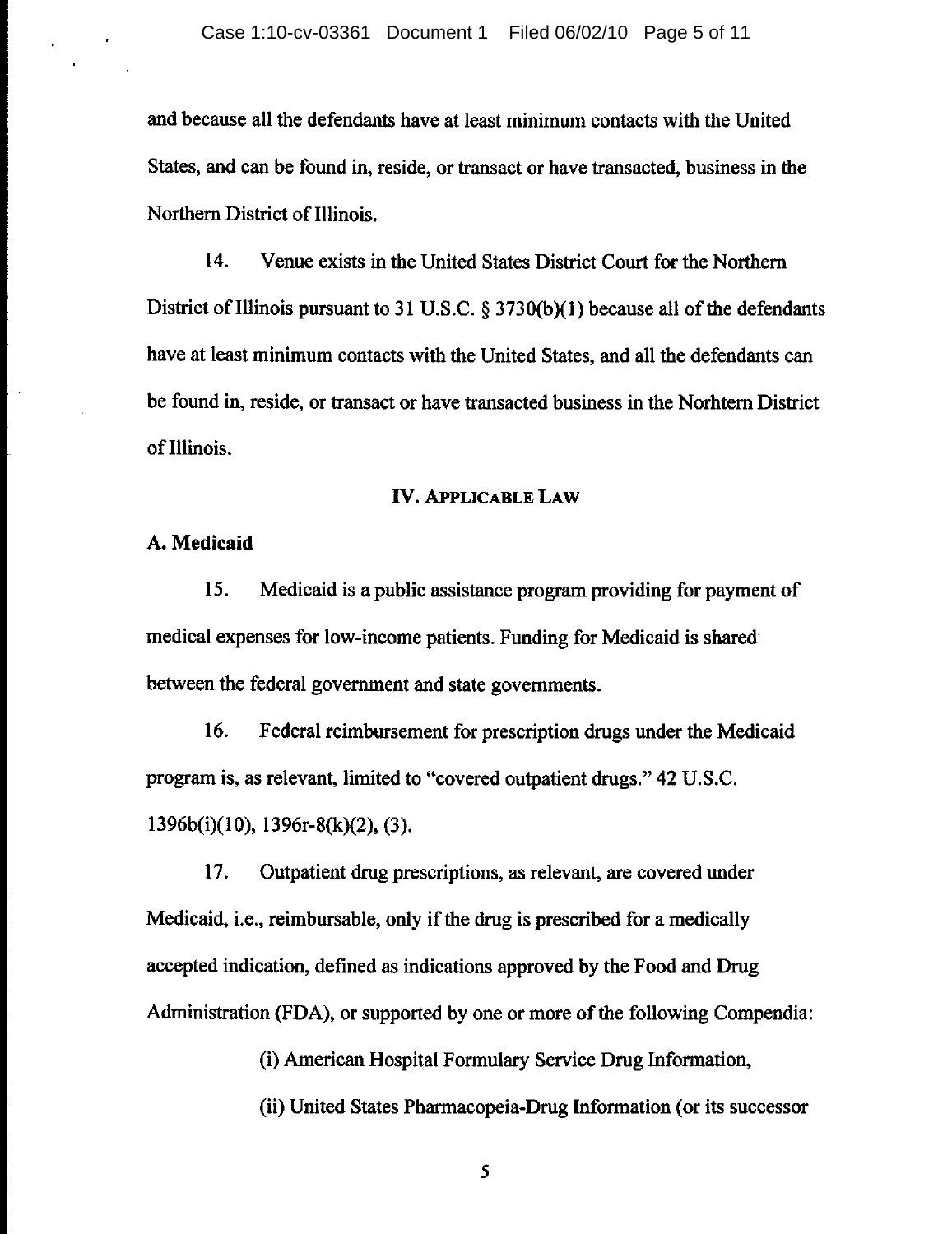publications), or

(iii) DRUGDEX Information System.

(Covered Outpatient Drugs).

18. Every Medicaid provider must agree to comply with all Medicaid requirements.

### B. False Claims Act

19. False Claims Act liability attaches to any person who knowingly presents or causes a false or fraudulent claim to be presented for payment, or to a false record or statement made to get a false or fraudulent claim paid by the government. 31 U.S.C. §3729(a)(I)&(2).

20. Under the False Claims Act, "knowing" and "knowingly" mean that a person, with respect to information:

 $(1)$  has actual knowledge of the information;

(2) acts in deliberate ignorance of the truth or falsity of the information; or

(3) acts in reckless disregard of the truth or falsity of the

information.

and no proof of specific intent to defraud is required. 31 U.S.C. §3729(b).

21. The False Claims Act is violated not only by a person who makes a false statement or a false record to get the government to pay a claim, but also by one who engages in a course of conduct that causes the government to pay a false or fraudulent claim for money.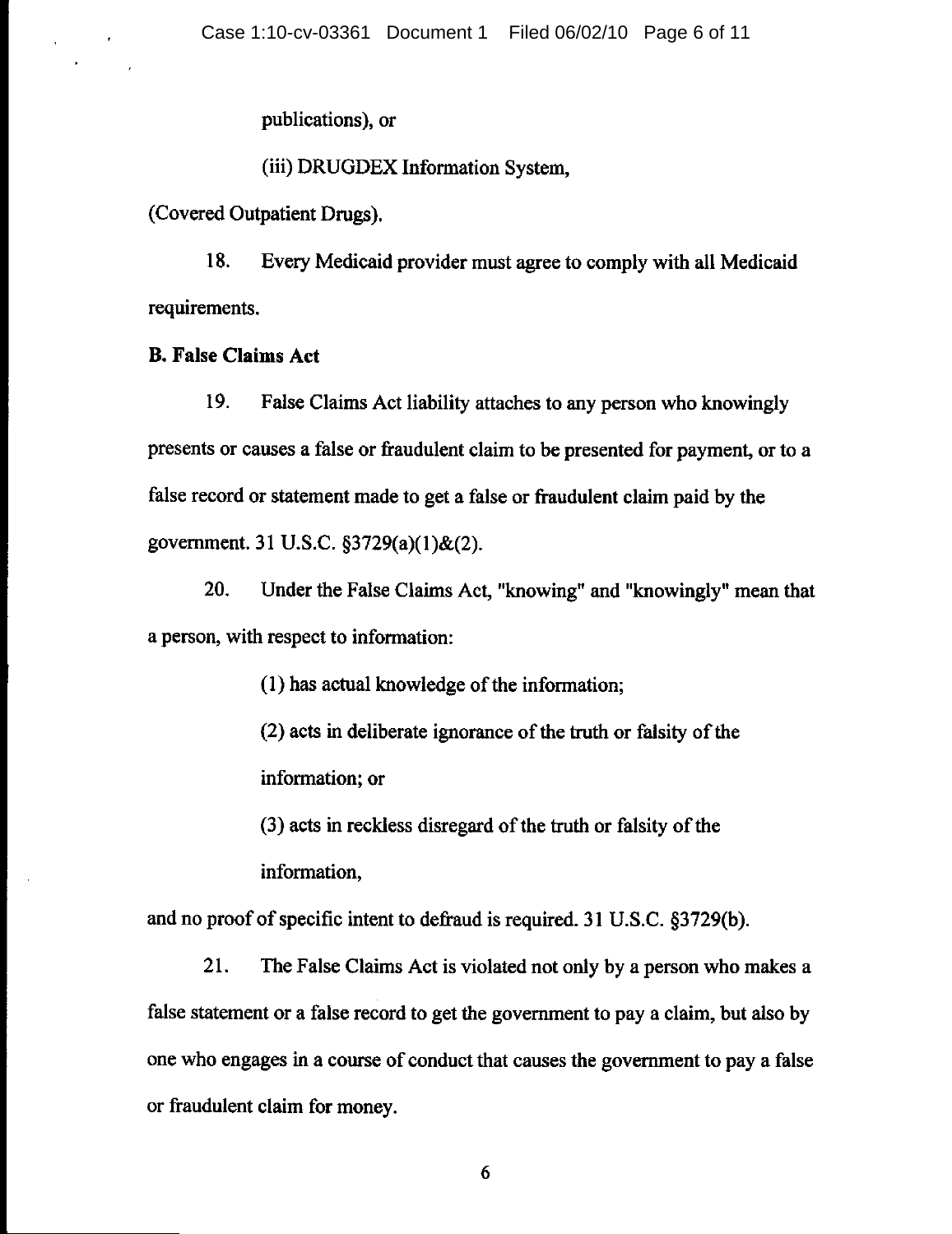### V. ALLEGATIONS

22. Defendant Spigelman prescribed the following psychotropic drugs to Relator's minor child that were not for a medically accepted indication:

| (DATE)    | (DRUG)              | (AMOUNT) | (PHARMACY)            |
|-----------|---------------------|----------|-----------------------|
| 6/4/2004  | Celexa 10 mg tablet | \$72.09  | <b>Sears Pharmacy</b> |
| 7/1/2004  | Celexa 10 mg tablet | \$72.09  | <b>Sears Pharmacy</b> |
| 7/30/2004 | Celexa 10 mg tablet | \$72.09  | <b>Sears Pharmacy</b> |
| 8/30/2004 | Celexa 10 mg tablet | \$72.09  | <b>Sears Pharmacy</b> |
| 9/28/2004 | Celexa 10 mg tablet | \$19.43  | <b>Sears Pharmacy</b> |

23. Defendant Hephzibah caused the presentment to Medicaid of claims for psychotropic drugs prescribed to Relator's minor child set forth in Paragraph 22 supra, that were not for a medically accepted indication.

24. Defendant Sears presented claims to Medicaid for reimbursement for the psychotropic drugs prescribed to Relator's minor child set forth in Paragraph 22 supra, that were not for a medically accepted indication.

### VI. CAUSES OF ACTION

## Count 1: Spigeiman Liability for Uncovered Drugs

25. Spigelman prescribed the psychotropic drugs to Relator's minor child set forth in paragraph 22 supra, and prescribed psychotropic drugs to other minors, that are not for medically accepted indications, thereby causing claims for such prescriptions to be made to Medicaid for reimbursement,

(1) with actual knowledge;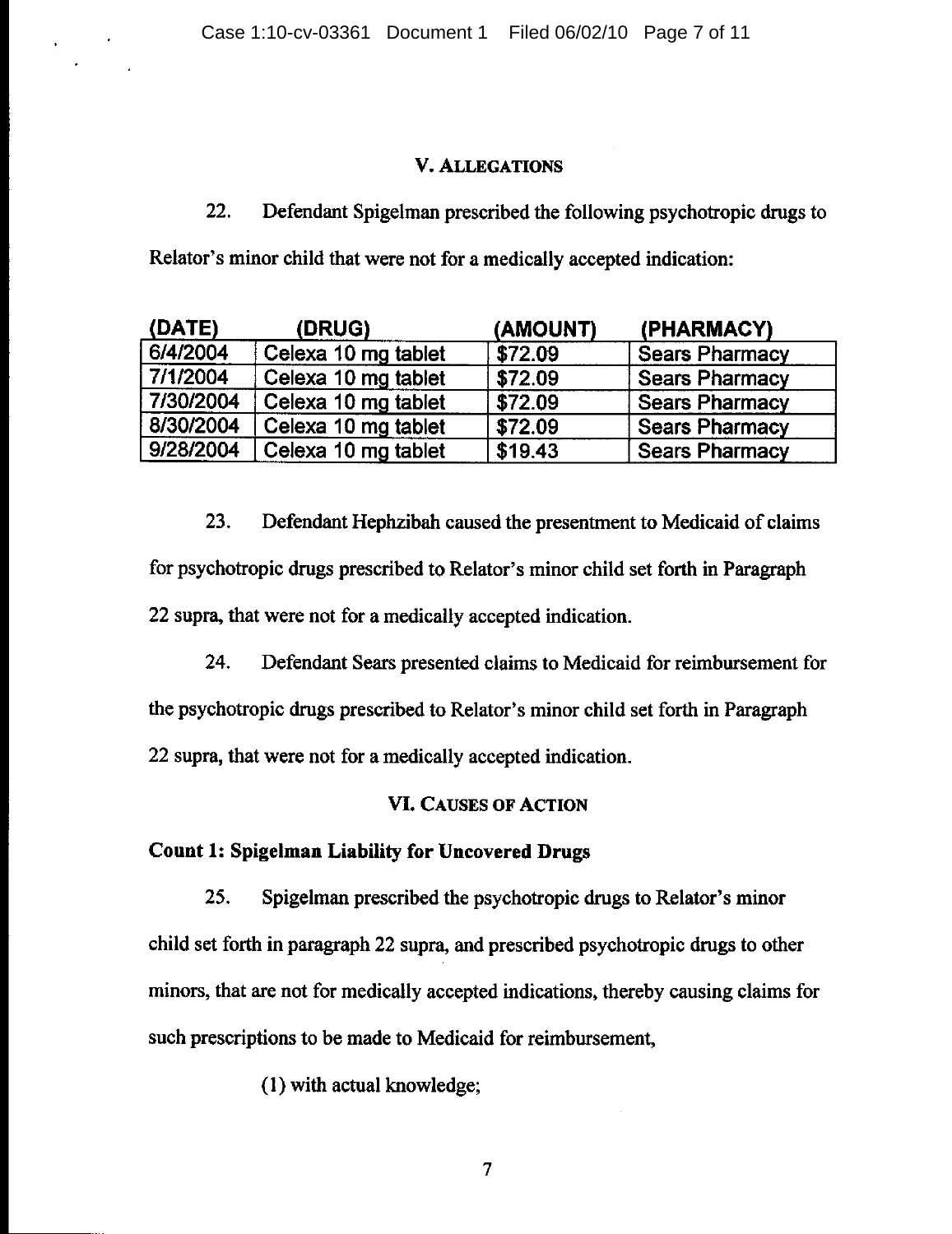- (2) in deliberate ignorance; or
- (3) in reckless disregard

 $\mathbf{r}$ 

that such claims are false, and is therefore liable under the False Claims Act.

26. Upon information and belief, Spigelman continues to prescribe psychotropic drugs to minors that are not for medically accepted indications, thereby causing claims for such prescriptions to be made to Medicaid for reimbursement,

- (1) with actual knowledge;
- (2) in deliberate ignorance; or
- (3) in reckless disregard

that such claims are false, and is therefore liable under the False Claims Act.

### Count 2: Hephzibah Liability for Uncovered Drugs

27. Hephzibah caused the presentment to Medicaid of claims for psychotropic drugs prescribed to Relator's minor child, and to other minors, that are not for medically accepted indications, and upon infonnation and belief continues to cause claims to be presented to Medicaid for reimbursement of psychotropic drugs prescribed to minors that are not for medically accepted indications, by providing or arranging for psychiatric services to Relator's minor child and to other minors,

- (1) with actual knowledge;
- (2) in deliberate ignorance; or
- (3) in reckless disregard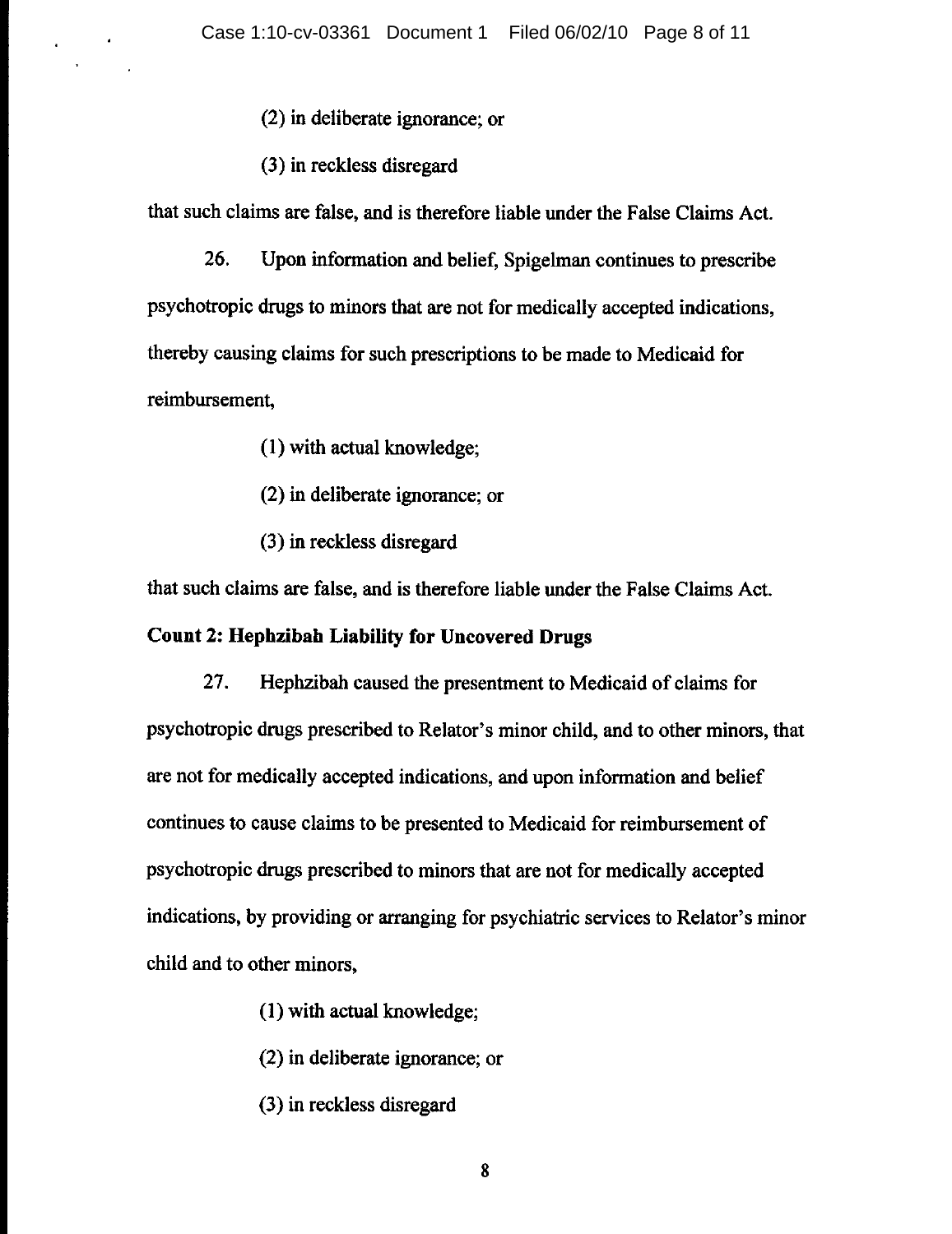that such claims are false, and is therefore liable under the False Claims Act.

## Count 3: Sears Liability For Uncovered Drugs

28. Sears presented claims to Medicaid for reimbursement of prescriptions of psychotropic drugs to Relator's minor child, and to other minors, and upon information and belief continues to present claims to Medicaid for prescriptions of psychotropic drugs to minors that are not for medically accepted indications,

- (1) with actual knowledge;
- (2) in deliberate ignorance; or
- (3) in reckless disregard

that such claims are false, and is therefore liable under the False Claims Act.

### VII. DEFENDANTS' LIABILITY

29. By virtue of the acts described above, defendants knowingly (a) presented and continue to present, and/or (b) caused and/or continue to cause to be presented, false or fraudulent claims to the United States Government for payment of psychiatric drugs prescribed to Relator's minor child, and to other minors, that are not for indications approved by the FDA or supported by one or more of the Compendia.

30. The Government paid and continues to pay such false claims.

30. By reason of the defendants' acts, the United States has been damaged, and continues to be damaged, in substantial amount to be determined at trial.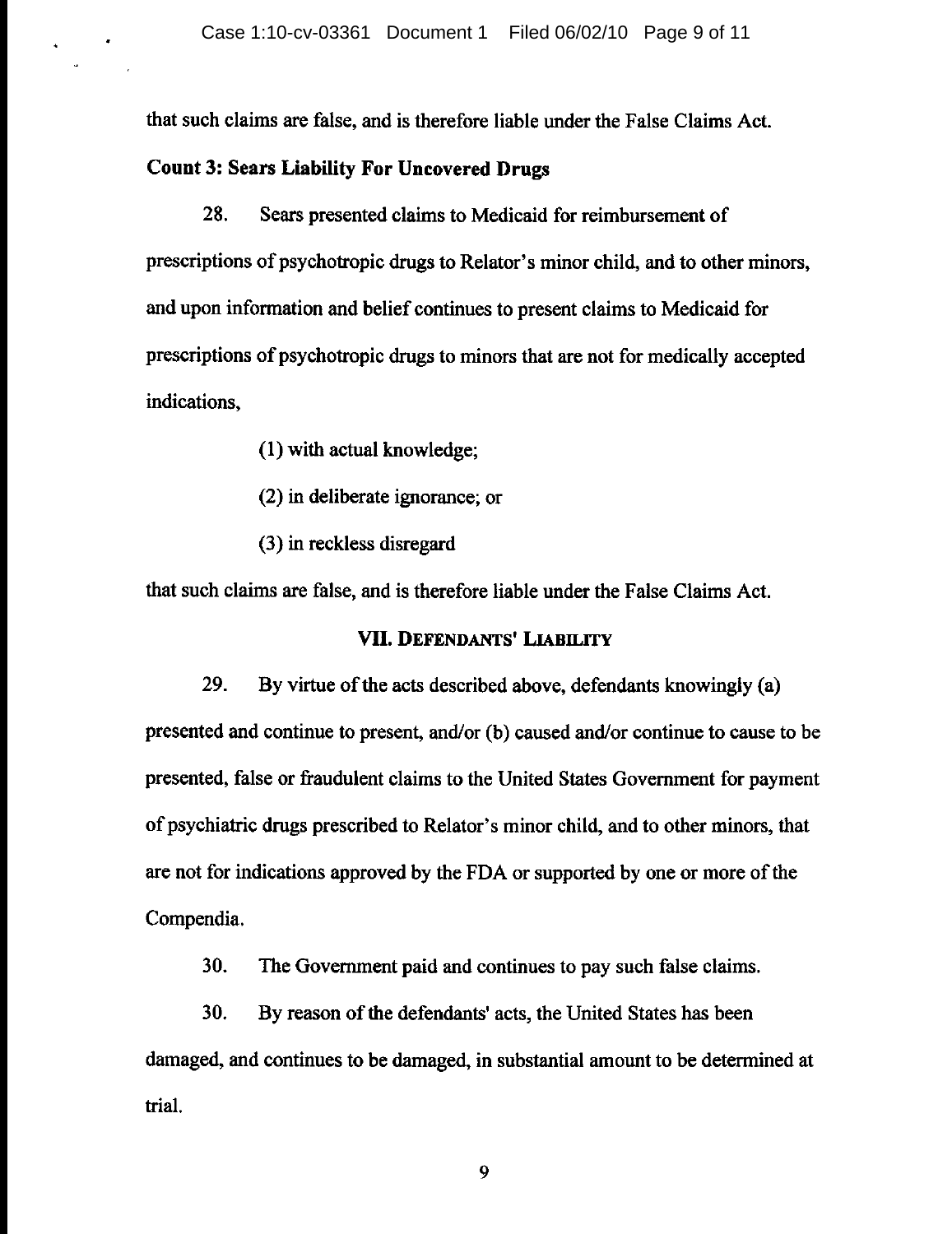#### VIII. PRAYER FOR RELIEF

WHEREFORE, Plaintiff, United States of America, through Relator, Linda Nicholson, requests the Court enter the following relief: A.) That defendants be ordered to cease and desist from violating 31 U.S.C. §3729 *et seq.;* B.) That this Court enter judgment against Defendants in an amount equal to three times the amount of damages the United States has sustained because of defendants' actions, plus a civil penalty of not less than \$5,500 and not more than \$11,000 for each violation of 31 U.S.C. §3729; C.) That Relator be awarded the maximum amount allowed pursuant to §3730(d) of the False Claims Act; D.) That Relator be awarded all costs of this action, including attorneys' fees and expenses; and E.) That Relator recover such other relief as the Court deems just and proper.

PLAINTIFFS REQUEST TRIAL BY JURY.

Respectfully submitted,

RANDOLPH KRETCHMAR ARDe Reg. # 6275303

S. RANDOLPH KRETCHMAR ATTORNEY AT LAw 1170 MICHIGAN AVENUE WILMETTE, **IL** 60091 (847) 853-8106 voice (847) 853-0114 fax s\_randolph@earthlink.net